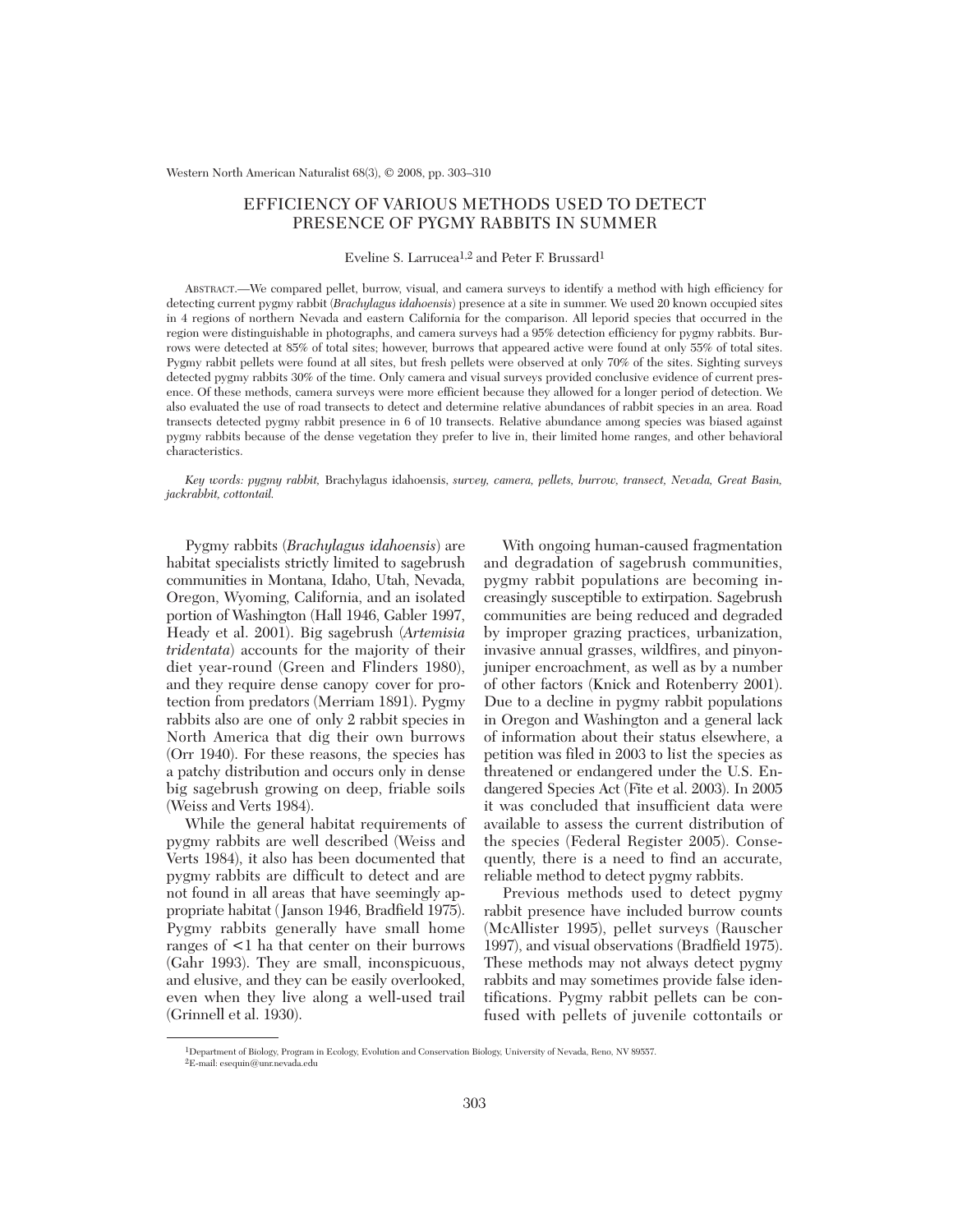

Fig. 1. Locations of pygmy rabbit surveys in 4 regions of northern Nevada and eastern California, July–October 2004.

jackrabbits, and burrows can be used by many different species. Brief sightings of rabbits by inexperienced observers also can be hard to confirm. Infrared-triggered camera systems have become an increasingly popular method of detection for elusive and/or rare animals (Cutler and Swann 1999). Road transects also are a commonly used technique for lagomorph surveys (Palomares 2001, Ballinger and Morgan 2002). We evaluated pellet, sighting, burrow, and camera survey methods at 20 sites where pygmy rabbits were known to be present. We also assessed the use of road tran sects to detect pygmy rabbits and determine their relative abundances in an area. Our intention was to establish an objective method with a high detection efficiency that could be used to determine the presence of pygmy rabbits at a site.

## **METHODS**

## Study Area

We conducted surveys for pygmy rabbits in 4 regions of northern Nevada and eastern California. These included Independence Valley north of Elko, Elko County, Nevada; Sheldon National Wildlife Refuge (SNWR), Washoe

and Humboldt counties, Nevada; Mono Lake Basin, Mono County, California; and the Reese River Valley west of Austin, Lander and Nye counties, Nevada (Fig. 1).

## Survey comparisons

We compared pellet, burrow, sighting, and camera surveys at 20 sites (5 sites in each region) where pygmy rabbits were known to occur. We obtained these localities from other studies and other researchers before the start of our study. The 5 survey sites in each region were separated from each other by at least 10 km. Pygmy rabbits generally have small home ranges of  $\leq 1$  ha (Gahr 1993). While it is unknown if the sites used included separate populations, the distance between sites ensured that surveys for pygmy rabbit sign did not overlap.

All surveys were conducted by the senior author, who was familiar with pygmy rabbit sign before the onset of the study. To maximize the probability of seeing a rabbit, we visited each site at sunrise (Bradfield 1975). At each site, we walked directly to the tallest, densest area of sagebrush, which is where pygmy rabbits are most likely to be found (Larrucea and Brussard 2008). These areas can be seen from a distance and stand out as "islands" that are taller than surrounding sagebrush (Ulmschneider 2004). We used the UTM coordinates for this "island" as the plot identifier. We surveyed the area by slowly walking through it, concentrating on the densest areas of sagebrush. We spent 1 hour at each site searching for rabbits, burrows, and pellets. Surveyed areas were generally about 2 ha in size but varied due to the amount of habitat. We recorded the locations and times of pygmy rabbit sightings using a handheld GPS unit.

We classified burrows as active (clean entrances with signs of use) or inactive (cobwebs, leaves in entrances, or collapsed; Ulmschneider 2004). We considered pellets ranging in size from 4 to 6 mm and occurring in aggregations under sagebrush to be pygmy rabbit sign. Adult cottontails and jackrabbits have larger pellets and distribute them more randomly (Ulmschneider 2004). While there is some overlap in the size of pellets of juvenile cottontails, juvenile jackrabbits, and pygmy rabbits, the timing of our surveys in late summer and fall reduced the likelihood that juvenile pellets were present (Larrucea 2007). We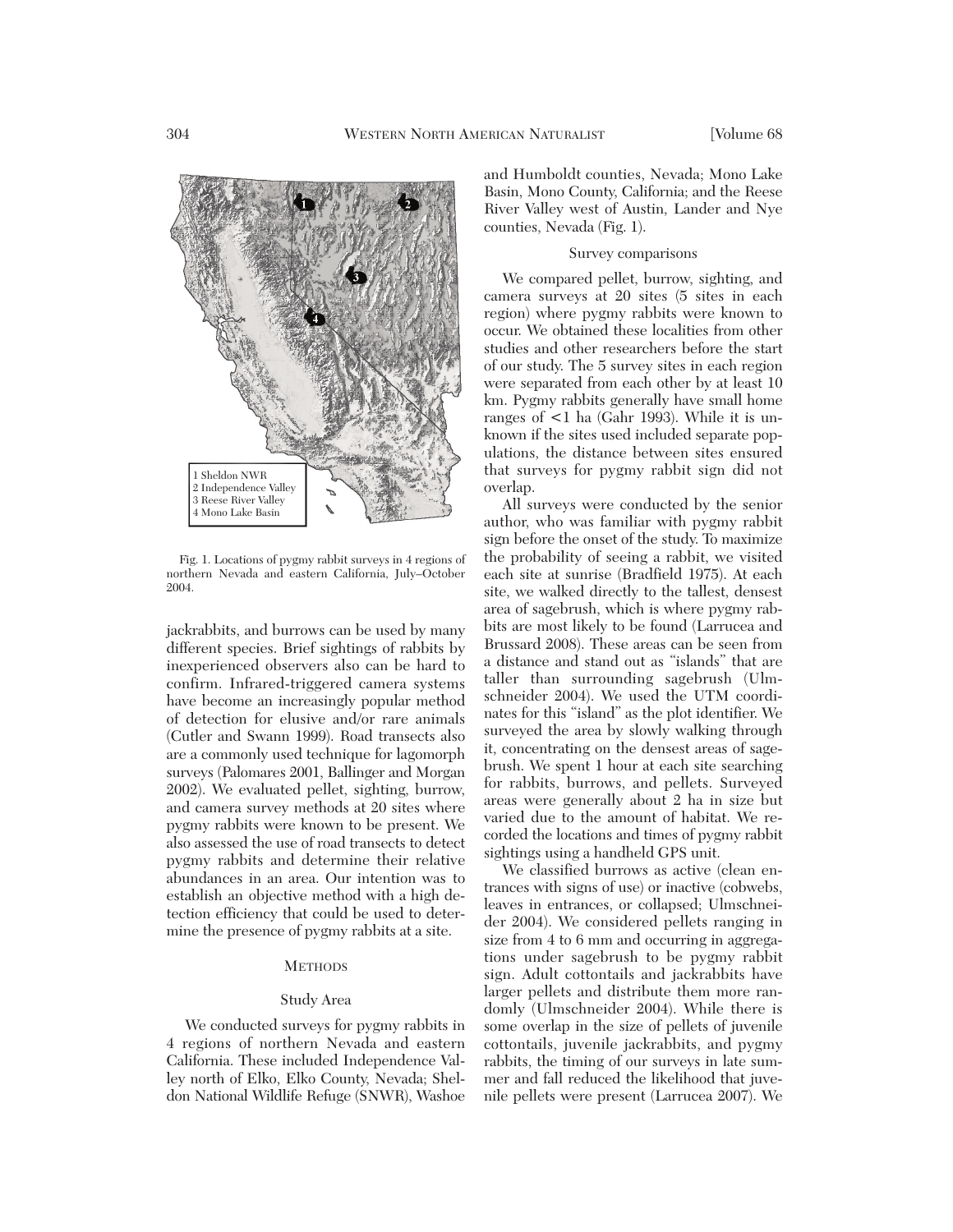classified pygmy rabbit pellets as fresh (some what moist to the touch, not crumbly, and dark) or old (dry, easily crumbled, and brown or gray).

At the end of each 1-hour survey, we set a Trailmaster™ 1550 active infrared-triggered camera unit at each site. These units consist of an automatic camera, an infrared transmitter, and a receiver. An infrared beam is passed be tween the transmitter and receiver, and every time the beam is broken the camera is triggered. We set the unit near or across burrow entrances or, if burrows had not been detected, in a central location under dense sagebrush. We placed the transmitter and receiver each on a wooden stake about 2–4 m apart with the infrared beam approximately 5 cm above ground level. We set a pulse delay of 1, which meant that the camera would be triggered only after the infrared beam had been blocked for at least 0.5 seconds. We placed 2 strips of electrical tape across the infrared lens leaving a 1-mm slit. This narrowed the beam and allowed the camera to trigger more accurately. We set a camera delay of 2 minutes so that 1 individual was not likely to use up an entire roll of film. We covered the cords leading from the receivers to the cameras in aluminum foil and buried them to discourage rodents from gnawing on them. To test the camera equipment and label the data, the 1st photo at each site was taken of an index card noting the location of the camera and the date. Cameras were un baited, active 24 hours a day, and left at the site for 1 week.

Pygmy rabbits have very small brown tails that make them appear almost tailless, while cottontails and jackrabbits both have very dis tinct tails (Hall 1946). Hence, the most distinguishing photographs are those that include the tail. Pygmy rabbits also have shorter, rounder ears than do cottontails and jackrabbits, and they have white fur in their ears whereas cottontails do not (Hall 1946). Thus, side and frontal images also are distinguishable. Unique characteristics of individual rabbits such as ear notches can establish whether some individuals are photographed multiple times.

## Data Analysis for Survey Comparisons

We scored each survey method at each site with a "1" if pygmy rabbit sign was detected and with a "0" if the method did not detect pygmy rabbit presence. We based detection of a species on whether the species was present at the site as well as whether the species was detected at the site. In our study, we had previous knowledge that pygmy rabbits were present at all of the selected sites. Consequently, all nondetections were known to be false negatives. Therefore, we computed the detection efficiency of each method as the percentage of sites where we detected pygmy rabbits.

## Road Transects

We established road transects primarily in dense sagebrush in the Reese River Valley, which was selected because there are numerous existing dirt and improved gravel roads that go through appropriate pygmy rabbit habitat. We drove a 44.2-km standard circuit along these roads. An observer riding in a motor vehicle driven at  $\sim$ 10 km · hr<sup>-1</sup>, using light from the headlights, counted numbers of each lagomorph species observed. It routinely took about 5 hours to complete the circuit. We began our observations alternately at sunset or at 3 hours before sunrise. Times of sunrise and sunset were obtained from astronomical charts. The order in which the circuit was driven also was rotated. Counts were made on 10 nights be tween 27 June and 31 July 2004. All counts were conducted by the same observer.

In addition to the 5 camera units set in the Reese River Valley for the survey comparisons, we set cameras at 52 additional locations in the valley in dense sagebrush between July and October 2004. Although the vegetation type at these sites was that preferred by pygmy rabbits, it was not previously known if pygmy rabbits occurred at these sites. Cameras were active for 1 week at each site. We used photographic data from these sites to look at the proportion of photographs of different lagomorphs. We compared data from the photographs to data from the road transect counts using chi-square tests of association (Quinn and Keough 2002).

#### **RESULTS**

## Survey Comparisons

The 3 lagomorph species that occurred at our study sites were black-tailed jackrabbits (*Lepus californicus*), pygmy rabbits, and mountain cottontails (*Sylvilagus nuttallii*). These were easily distinguished in photographs collected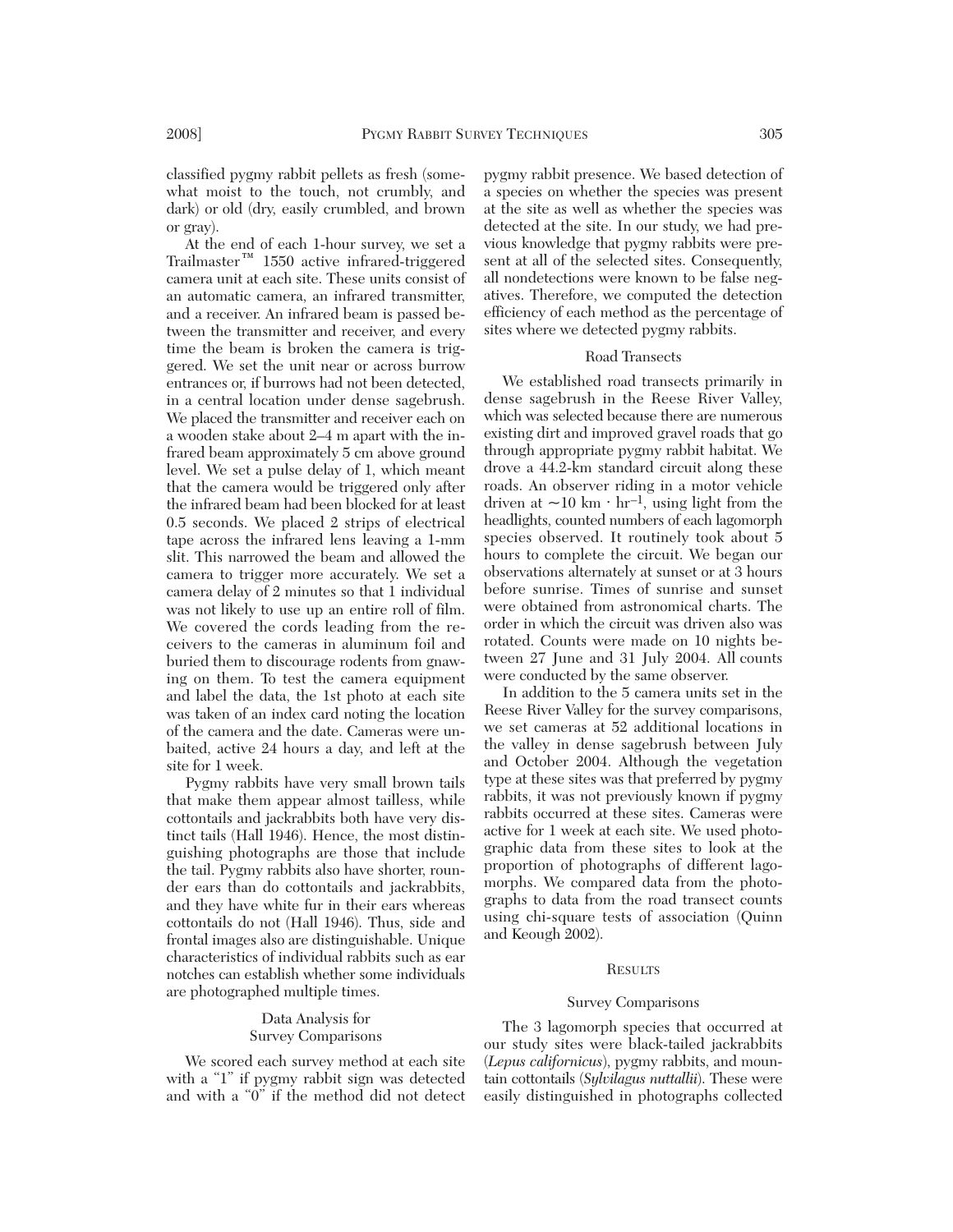

Mountain cottontail Pygmy rabbit Black-tailed jackrabbit

Fig. 2. Lagomorph species photo-captured during camera surveys in northern Nevada and eastern California, July–October 2004. Pygmy rabbits were identifiable from their shorter, rounder ears lined with white fur, as well as their distinctive small brown tail. Other useful characteristics distinguishing pygmy rabbits were generally darker feet than mountain cottontails. Black-tailed jackrabbits were distinguishable from cottontail and pygmy rabbits by their long limbs and dark markings on ears, tail, and face.

with infrared-triggered cameras (Fig. 2). Certain distinguishable individuals were photographed multiple times during the week.

Between 23 July and 3 October 2004, we conducted sighting, burrow, pellet, and camera surveys at the 20 selected sites known to have pygmy rabbits (Table 1). We detected burrows at 85% of the sites; however, we found active burrows at only 55% of them. We found pygmy rabbit pellets at all sites but found fresh pellets at only 70% of sites. Sighting and camera surveys detected pygmy rabbits 30% and 95% of the time, respectively. Pygmy rabbits were seen only at sites where fresh pellets were found, but they were photographed at all but 1 site (Table 1). At the 1 site with no photo-capture, pygmy rabbits were confirmed to be present in a subsequent week of photo-surveying. Hence, we photographed pygmy rabbits at 100% of the sites, although 1 site required 2 weeks of photo-surveying. Pygmy rabbits were photographed at all types of active sites in -

cluding those where only old pellets and inactive-looking burrows were found. Because the presence of old pellets at a site does not confirm current presence of pygmy rabbits, camera surveys were the most effective method to detect current presence of pygmy rabbits at a site (Table 1).

### Road Transects

We observed 569 lagomorphs on the 10 road-transect counts and identified 545 to species (Table 2). Black-tailed jackrabbits composed 90.1%  $(n = 491)$ , mountain cottontails 8.1% ( $n = 44$ ), and pygmy rabbits 1.8% ( $n = 8$ ) 10) of all leporids observed on road transects. Data from the 52 camera locations placed in the Reese River Valley for July–October 2004, as well as the 5 stations for the survey, provided 409 lagomorph photographs. Black-tailed jack rabbits comprised  $48.7\%$  ( $n = 199$ ) of the photographs, pygmy rabbits  $47.7\%$  ( $n = 195$ ), and mountain cotton tails  $3.7\%$  ( $n = 15$ ). The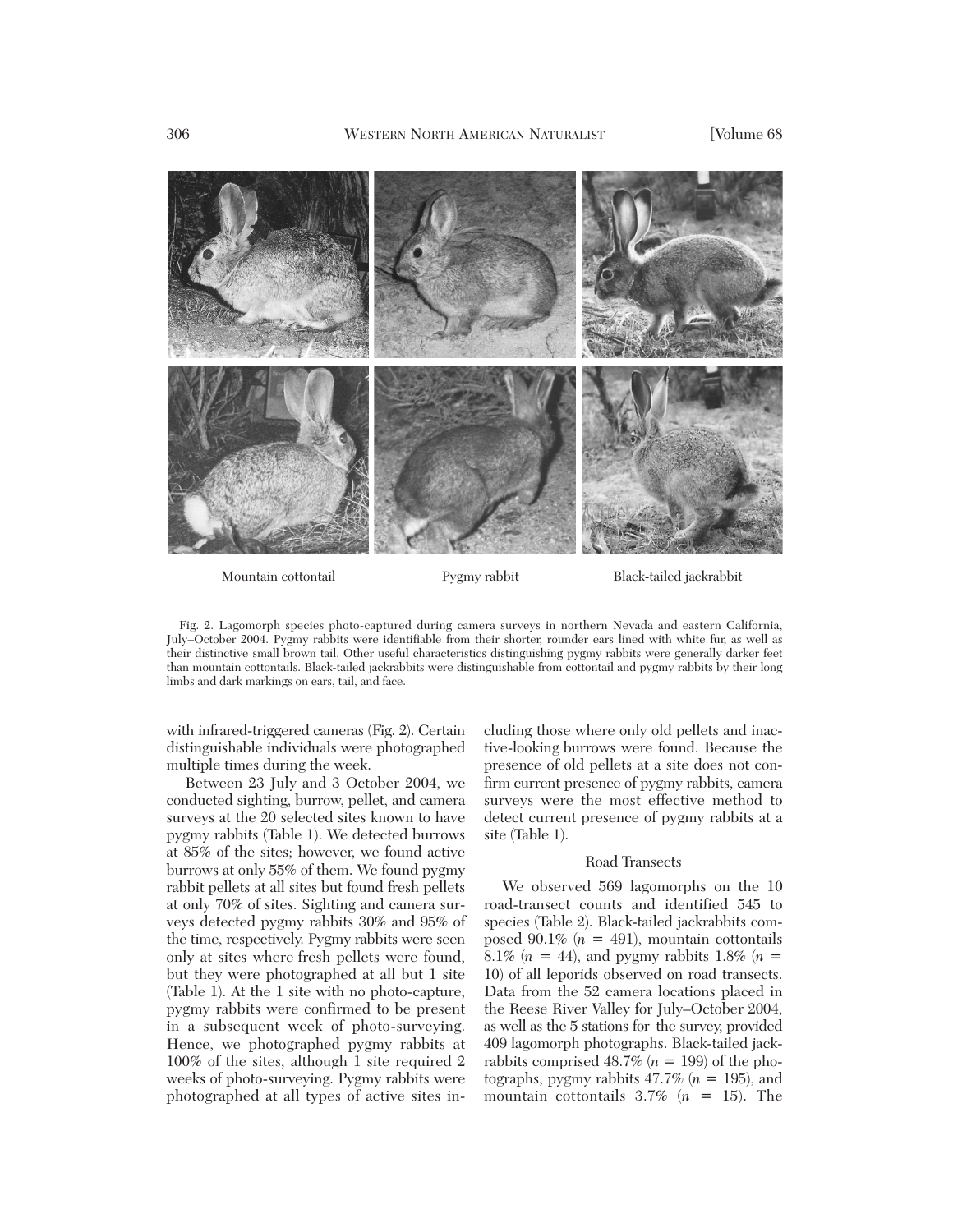| Region and sample $#$ | Sighting         | $\rm{Burrow^a}$   | Pellet <sup>b</sup>        | Camera <sup>c</sup> |
|-----------------------|------------------|-------------------|----------------------------|---------------------|
| Reese River Valley    |                  |                   |                            |                     |
| 1                     | $\boldsymbol{0}$ | 1A                | 1 F                        | 1(3)                |
| $\mathbf 2$           | 1                | 1A                | 1 F                        | 1(7)                |
| 3                     | 1                | $0 -$             | 1 F                        | 1(14)               |
| $\overline{4}$        | 1                | 1 I               | 1 F                        | 1(9)                |
| $\overline{5}$        | $\theta$         | 1A                | 1 F                        | 1(5)                |
| Independence Valley   |                  |                   |                            |                     |
| 1                     | $\theta$         | 1A                | 1 F                        | 1(2)                |
| $\sqrt{2}$            | $\theta$         | 1 I               | 10                         | 0(0)                |
| 3                     | $\Omega$         | 1I                | 10                         | 1(8)                |
| $\overline{4}$        | $\theta$         | 1A                | 1 F                        | 1(9)                |
| $\overline{5}$        | $\theta$         | 1A                | 1 <sub>O</sub>             | 1(4)                |
| Sheldon NWR           |                  |                   |                            |                     |
| 1                     | $\theta$         | 1A                | 1 F                        | 1(9)                |
| $\mathbf 2$           | $\theta$         | 1A                | 1 F                        | 1(13)               |
| 3                     | 1                | $0 -$             | 1 F                        | 1(9)                |
| $\,4$                 | $\theta$         | 1 I               | 10                         | 1(6)                |
| $\overline{5}$        | $\Omega$         | $0 -$             | 1 F                        | 1(11)               |
| Mono Lake Basin       |                  |                   |                            |                     |
| 1                     | $\theta$         | 1I                | 1 F                        | 1(5)                |
| $\sqrt{2}$            | 1                | 1 I               | 1 F                        | 1(8)                |
| 3                     | 1                | 1A                | 1 F                        | 1(12)               |
| $\,4\,$               | $\theta$         | 1A                | 10                         | 1(6)                |
| $\rm 5$               | $\mathbf{0}$     | 1A                | 10                         | 1(4)                |
| PERCENT CORRECT       | 30%              | 85%<br>$(55\% A)$ | 100%<br>$(70\% \text{ F})$ | 95%                 |

TABLE 1. Presence of pygmy rabbits at 20 sites as detected with sighting, burrow, pellet, and camera techniques in northern Nevada and eastern California, July–October 2004. A site was labeled with a "1" if the method detected pygmy rabbits and a "0" if rabbits were not detected.

 $a$ Burrows were classified as either active (A) or inactive (I).

bPellets were classified as either fresh (F) or old (O).

cNumber of pygmy rabbit photographs obtained in 1 week.

TABLE 2. Numbers of lagomorphs identified in road transects conducted in the Reese River Valley, Nevada, June–July 2004. Transects were initiated at sunset (PM) or at 3 hours before sunrise (AM).

|                 | Numbers observed |            |                   |  |  |
|-----------------|------------------|------------|-------------------|--|--|
| <b>Transect</b> | Jackrabbit       | Cottontail | Pygmy rabbit      |  |  |
| $6/27/04$ (PM)  | 87               | 6          | 1                 |  |  |
| $6/30/04$ (AM)  | 28               |            | $\mathbf{0}$      |  |  |
| $7/02/04$ (AM)  | 55               | 5          | 2                 |  |  |
| $7/08/04$ (PM)  | 48               | 2          | $\Omega$          |  |  |
| $7/12/04$ (AM)  | 87               | 9          | 3                 |  |  |
| $7/14/04$ (PM)  | 46               | 8          | $\overline{2}$    |  |  |
| $7/23/04$ (PM)  | 36               |            | 0                 |  |  |
| $7/27/04$ (AM)  | 17               | 3          |                   |  |  |
| $7/29/04$ (AM)  | 44               | 6          |                   |  |  |
| $7/31/04$ (PM)  | 43               | 3          | $\mathbf{\Omega}$ |  |  |
| Total           | 491              | 44         | 10                |  |  |
| $%$ of total    | 90.1%            | 8.1%       | 1.8%              |  |  |

proportion of jackrabbits and cottontails was not significantly different between the roadtransect counts and those recorded in the photographs ( $\chi^2$ <sub>1</sub> = 0.17, *P* = 0.680). However, when pygmy rabbits were included in the

analysis, there was a highly significant association between the technique used and the proportion of each species detected  $(\chi^2$ <sub>1</sub> = 299.31, *P* < 0.001) because of the extreme under-representation of pygmy rabbits in the road-transect surveys.

### **DISCUSSION**

### Survey Comparisons

The detection of a species at a site is based on whether it is present at the site and whether it is detected (MacKenzie 2005). We accounted for uncertainty in the presence of pygmy rabbits by surveying sites that were known to be occupied. Although we did not estimate detection probabilities for each survey technique, we provide useful information about the detection efficiency of sighting, pellet, burrow, cam era, and road survey techniques to detect presence of pygmy rabbits in summer.

Camera surveys were shown to be more effective in documenting current pygmy rabbit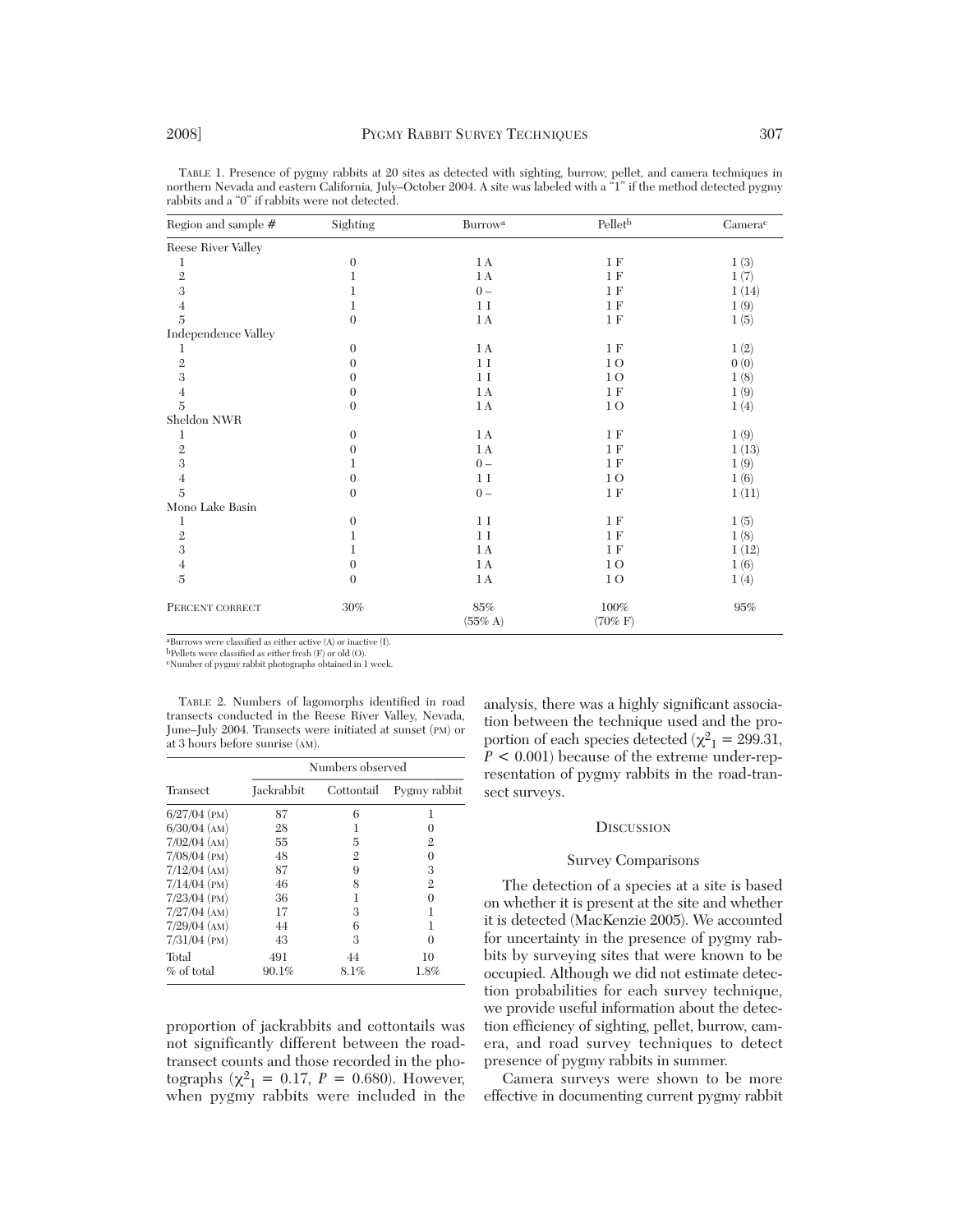presence at a site than were burrow, pellet, sighting, or transect surveys. Mountain cottontails, black-tailed jackrabbits, and pygmy rabbits were relatively easy to distinguish in photographs, and, with some practice, pygmy rabbits could be identified from photographs very quickly. Certain individuals were identifiable by distinct notches in their ears, and these rabbits generally were photographed several times at a site over the course of the week. Rabbits did not tend to leave an area due to the equipment, and if any 1 photo was inconclusive, a 2nd photo of the individual often was available to provide conclusive identification.

Though burrows are a good initial indicator that pygmy rabbits may be present, finding a burrow does not necessarily mean that the species is currently at the site. In certain environments, burrows may remain visible for many years after rabbits have vacated a site ( Janson 2002); therefore, most burrow surveys use only active burrows as an indication of pygmy rabbit presence. However, even burrows that appear active may not currently be used by pygmy rabbits. Cameras captured a number of other species using burrows, including black-tailed jackrabbits, chipmunks (*Neotamias minimus*), kangaroo rats (*Dipodomys* sp.), and badgers (*Taxidea taxus*). If current pygmy rabbit activity is unknown at a site, a burrow appearing to be active cannot be used as evidence of current presence.

Conversely, a lack of active burrows may not necessarily indicate a lack of pygmy rabbits. Studies have noted that during certain seasons pygmy rabbits may not use burrows ( Janson 1946, Katzner 1994, Larrucea 2007). Some pygmy rabbits may use forms (small indentations in the soil) during the warm summer months, and cobwebs and vegetation quickly can make a burrow look unused. Burrows that appear inactive during summer may be used again during winter months or in following years by pygmy rabbits (Larrucea 2007). Burrows also may be small, hidden, and difficult to find. In our surveys we were unable to find burrows at 3 active sites in an hour. Also, burrows may not be located in areas that pygmy rabbits use only for dispersal. We have photographic, pellet, and sighting evidence of pygmy rabbits in a valley in northern Nevada where no burrows have been detected (E.S. Larrucea personal observation).

A final problem with using burrow surveys exclusively is that desert cottontails (*Sylvi lagus auduboni*) also make burrows (Orr 1940) and may deposit pellets similar to those of pygmy rabbits. In areas where the distributions of these 2 species overlap (such as in southeastern Nevada), burrow surveys without photographic or visual evidence may be inadequate in determining current pygmy rabbit presence (e.g., Himes and Drohan 2007).

We detected old pygmy rabbit pellets at every site. However, pellets can remain for more than 1 year (Flinders and Crawford 1977) and do not necessarily provide evidence that pygmy rabbits currently are present at sites. When we used only fresh pellets, detection efficiency dropped to 70%. Another problem with using only pellet surveys is that pygmy rabbits coexist with both jackrabbits and cottontails (Heady 1998). While there are significant differences in pellet sizes among adult rabbits, pellets from young rabbits may be misidentified. This is especially true in spring when many juvenile animals are present. Pellet surveys may be most successful during seasons when few juveniles are present.

Once again, the opposite is true as well: finding no fresh-looking pygmy rabbit pellets at a site does not mean that pygmy rabbits are not currently present. Different environmental conditions can change the rate that pellets dry and change color (Flinders and Crawford 1977).

Finally, like camera surveys, sighting surveys provide conclusive evidence of current presence. However, observers should be experienced with pygmy rabbit characteristics, be cause pygmy rabbits can easily be confused with young cottontails and young jackrabbits. The drawbacks to visual surveys are a very low detection rate due to dense vegetation and the limited home ranges and the elusive nature of the species.

### Road Transects

Although transect studies have been conducted successfully for other rabbit species, a number of factors make this method of data collection inefficient for pygmy rabbits. First, pygmy rabbits live in dense sagebrush, which limits transect widths to narrow bands along roadsides. Second, pygmy rabbits are reluctant to cross open areas (Bradfield 1975) and therefore may be less likely than other rabbits to cross a road. Bradfield (1975) noted a scarcity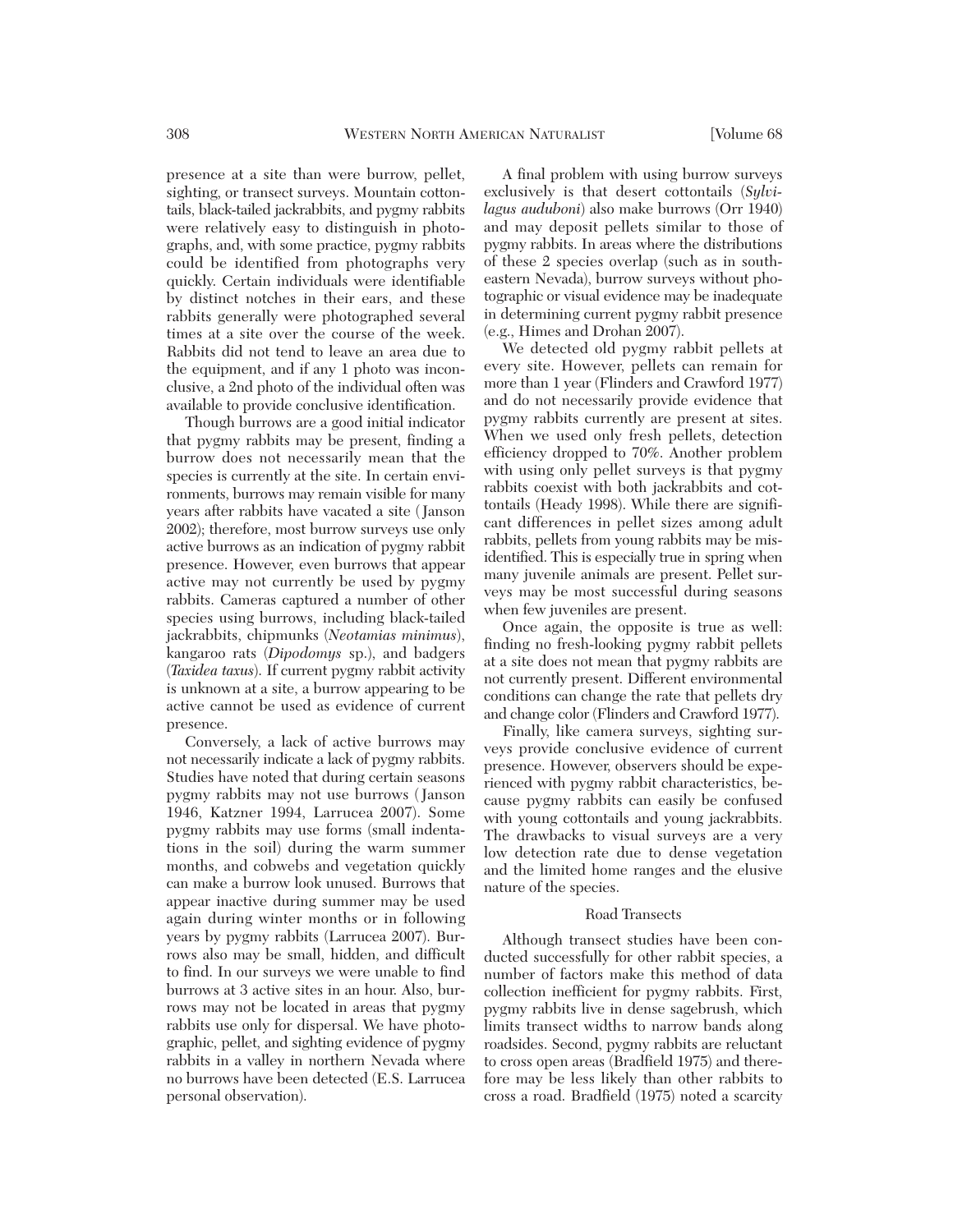of pygmy rabbits in animal highway mortality studies. Third, pygmy rabbits are more likely than cottontails and jackrabbits to remain hidden under a shrub, run a short distance and stop, or take refuge in a burrow rather than run a long distance when flushed. This attribute makes them less detectable in road transects. This means that while jackrabbits and cottontails were seen in proportion to their representation in photographs, pygmy rabbits were underrepresented in road transects.

Road transects inherently cover many miles and do not focus on the specific habitat re quirements of pygmy rabbits. Therefore, road transects do not provide an effective means of conclusively determining whether pygmy rabbits are present in the transected area. However, road transects might be useful as a 1st indication of whether more intense surveys should be conducted.

#### **CONCLUSION**

While all survey types detected evidence of pygmy rabbits, only visual, camera, and transect surveys were able to detect current pygmy rabbit presence conclusively. Of these 3 methods, camera surveys were far more efficient because they allowed for a longer period of detection. Major drawbacks of camera surveys are that cameras are expensive and surveys can be limited by the number of cameras available. Using cameras also requires 2 visits to a site, 1 for set-up and 1 for pickup. However, camera expenses may be offset by the need for fewer personnel. Personnel also do not have to be experienced with pygmy rabbit sign to obtain reliable results with cameras. Cameras have the added benefit of collecting additional data on other species in the area, and, unlike observations, photographs can be shown to other researchers for further confirmation. Surveyors experienced with pygmy rabbit sign can use a combination of fresh pellets and burrows as an indicator of current presence; however, a secondary method should be used to conclusively prove presence at questionable sites.

Finally, the season in which a survey is conducted is very important. We conducted surveys during late summer when our field sites were easily accessible and pellet sizes of different rabbit species were more distinct. However, in winter when snow is present, the results would be quite different. Fresh pellets are clearly visible on the surface of the snow and are known to be recent. Burrows often are cleared of snow and open to the surface. Burrow and pellet techniques would provide evidence of current presence in winter. Conversely, cameras can be triggered by large snowflakes and can become inoperable during heavy snowfall. Therefore, the detection efficiencies of these methods change under different climatic conditions.

#### LITERATURE CITED

- BALLINGER, A., AND D.G. MORGAN. 2002. Validating two methods for monitoring population size of the European rabbit (*Oryctolagus cuniculus*). Wildlife Research 29:431–437.
- BRADFIELD, T. 1975. On the behavior and ecology of the pygmy rabbit (*Sylvilagus idahoensis*). Master's thesis, Idaho State University, Pocatello.
- CUTLER, T.L., AND D.E. SWANN. 1999. Using remote photography in wildlife ecology: a review. Wildlife Society Bulletin 27:571–581.
- FEDERAL REGISTER. 2005. Endangered and threatened wildlife and plants; 90-day finding on a petition to list the pygmy rabbit as threatened or endangered. Federal Register 70:29253–29265.
- FITE, K., J. MARVEL, M. SALVO, B. MARLETTE, J. KESSLER, J. SMITH, AND C. CRIDDLE. 2003. A petition for rules to list the pygmy rabbit *Brachylagus idahoensis* oc curring in the coterminous Intermountain and Great Basin region as threatened or endangered under the Endangered Species Act 16 USC 1531 seq. U.S. Fish and Wildlife Service, Committee for the High Desert, Boise, ID. 216 pp.
- FLINDERS, J.T., AND J.A. CRAWFORD. 1977. Composition and degradation of jackrabbit and cottontail fecal pellets, Texas High Plains. Journal of Range Management 30:217–220.
- GABLER, K.I. 1997. Distribution and habitat requirements of the pygmy rabbit on the Idaho National Environ mental and Engineering Laboratory. Master's thesis, Department of Biology, Idaho State University, Po catello.
- GAHR, M.L. 1993. Natural history, burrow and habitat use, and home range of the pygmy rabbit (*Brachylagus idahoensis*) of sagebrush flat, Washington. Master's thesis, University of Washington, Seattle.
- GREEN, J.S., AND J.T. FLINDERS. 1980. Habitat and dietary relationships of the pygmy rabbit. Journal of Range Management 33:136–142.
- GRINNELL, J., J. DIXON, AND J.M. LINSDALE. 1930. Vertebrate natural history of a section of northern California through the Lassen Peak region. University of California Publications in Zoology 35:553–562.
- HALL, E.R. 1946. Mammals of Nevada. University of California Press, Berkeley.
- HEADY, L.T. 1998. Home range, habitat, and activity patterns of pygmy rabbits (*Brachylagus idahoensis*) in southeast Idaho. Master's thesis. Idaho State University, Pocatello. 72 pp*.*
- HEADY, L.T., K.I. GABLER, AND J.W. LAUNDRE. 2001. Habitat selection by pygmy rabbits in southeast Idaho. BLM Technical Bulletin No. 01-7.